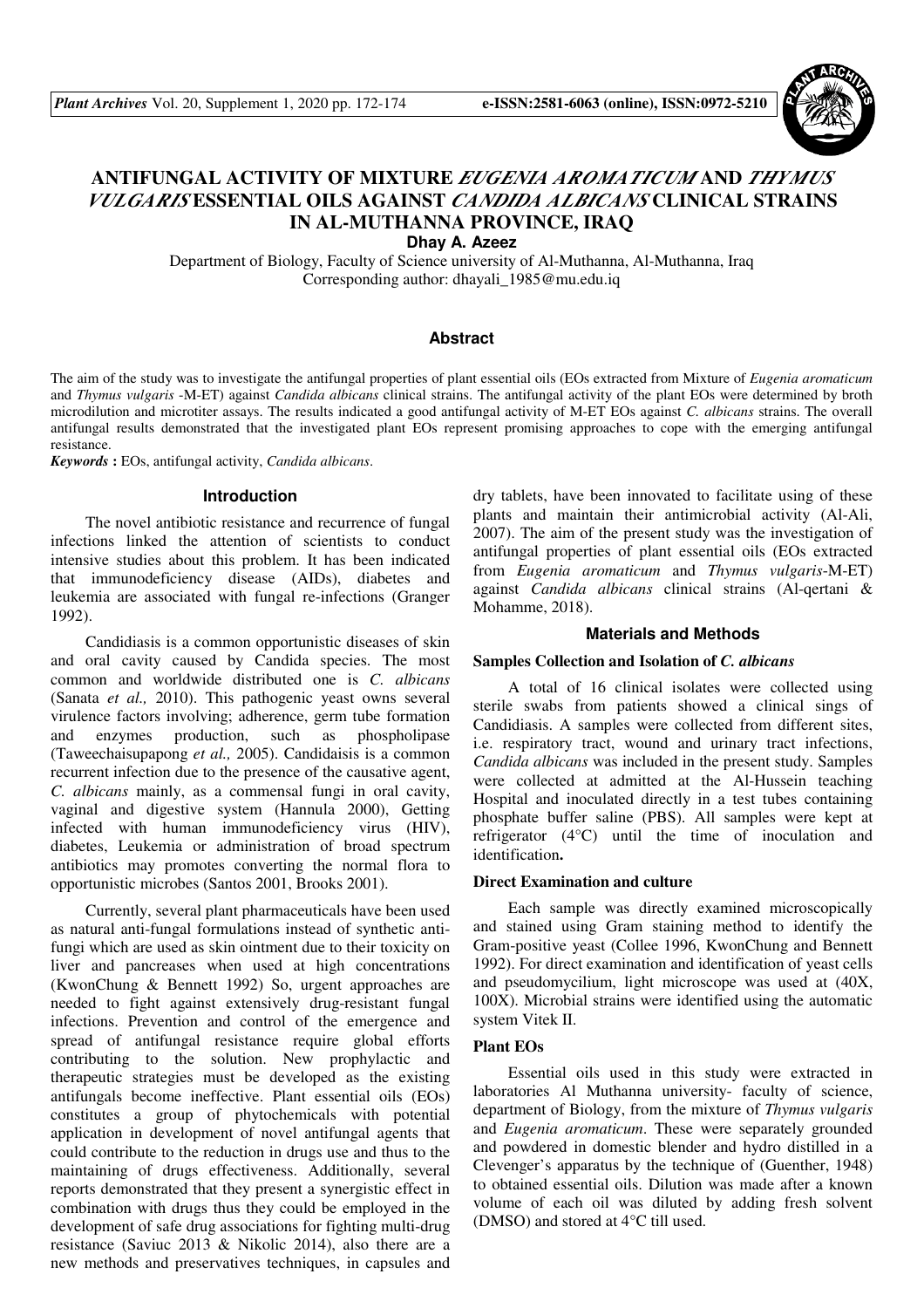# **Assessment of the influence of plant EOs on microbial isolates growth**

Binary serial microdilution method performed in 96 well microtiter plates was used to determine the minimum inhibitory concentration (MIC) for each of the plant EO against the above mentioned fungal strains. Briefly, microbial suspensions prepared from 24 hours microbial cultures were adjusted to a density of 0.5 Mc Farland, corresponding to 1.5 x 108 CFU/ml and added in wells containing a range of plant EOs prepared by binary serial dilution using DMSO. After inoculation, microtiter plates were incubated for 24 h at 37°C. Wells containing broth inoculated with microbial strains and wells with uninoculated broth were used as positive growth controls and as negative controls, respectively. Solvent control tests were also performed to determine the effect of DMSO on microbial growth. The experiments were performed in duplicate. MICs were determined as the lowest concentration inhibiting microbial growth, indicated by a visible decrease in the growth medium turbidity.

## **Results and Discussion**

We determined the effects of plant essential oils extracted from *Eugenia aromaticum* and *Thymus vulgaris - M-ET)*, at various concentrations, on growth of fungal strains isolates using turbidity measurements. Our study revealed that the investigated EOs displayed good antifungal growth effects. The results of antifungal tests are presented in the Table 1. We found that the mixture of M-ET was very efficient. The *C. albicans* strains were susceptible to the tested EOs, with MIC values ranging from 0.7 - 5.56 mg/ml.

**Table 1 :** Plant EOs MIC values (mg/ml).

| <b>Plant EOs</b>         | <b>M-ET</b> mixture |
|--------------------------|---------------------|
| <b>Microbial strains</b> | $min - max$         |
| $C. albicans(n=16)$      | $0.7 - 5.56$        |



**Fig. 1 :** minimum inhibitory concentrations for M-ET Eos

Antimicrobial resistance is a global health problem. The emergence and spread of pathogens resistant to current drugs require the development of new strategies (Al-Ali, 2007 and Al-qertani, 2018). Since ancient times, plant EOs are known to possess antimicrobial proprieties, however in order to develop adequate alternatives to the existing antimicrobials, we need first to better understand the mechanisms of the antifungal activity. In this study, we assessed the growth inhibitory activity of mixture *E. aromaticum* and *T. vulgaris*  (M-ET) against fungal clinical isolates (*C. albicans*). Entire plant extracts and many of their individual components were demonstrated to possess antimicrobial activity against pathogens *in vitro*. In our study, we found that the tested plant EOs were able to inhibit the fungal growth with different intensities. The clinical isolates exhibited high variations in plant EOs susceptibility that could be explained by the various drug resistance patterns. The M-ET mixture demonstrated the strongest antifungal activity against all clinical isolates that probably correlated with the highest percentage of phenolic compounds, these results are in agreement with previous studies (Hammer 1999, Burt 2004 & Borugă 2015). According to Marchese (2017) p-cymene has enhanced the activity of other antimicrobial substances through synergism, antagonism and additive effects (Marchese, 2017).

The antimicrobial activity of the tested plant EOs could be attributed to high amounts of phenolic compounds: eugenol about 75-85% of *E. aromaticum* EO (Nikolic 2014), thymol, 57.7% and p-cymene 24.79% of *T. vulgaris* EO (Borugă 2014, Zeghad and Merghem, 2013), the major antimicrobial phenolic components are, principally, acting as envelope permeabilizers (Burt, 2004).

#### **Conclusions**

With the increasing emergence of antifungal drug resistance, phytochemicals could constitute an alternative therapeutic strategy for fighting infectious diseases. Oily aromatic liquids extracted from plants represent a reservoir of bioactive compounds in nature. In this context, we analyzed the influence of: The mixture of *E. aromaticum* and *T. vulgaris* (M-ET) on drug resistant fungi. The overall results indicated that selected plant EOs displayed a good antifungal activity, that demonstrating their potential as bioactive alternative to conventional synthetic antifungal for controlling drug resistant fungi. However, for drug development additional tests are needed to determine their toxicity and pharmacokinetic and pharmacodynamic properties.

## **Abbreviations**

- Eos Plant essential oils
- M-ET *Eugenia aromaticum* and *Thymus vulgaris* mixture
- MIC Minimum inhibitory concentration

### **References**

- Al-Ali, O.M. (2007) Effect of warm watery and cold alcoholic extracts *Ficus carica* (Fig fruit) and *Punica granatum* on some isolated microbes from wounds and burns. MSc Thesis, College of Sciences, Al-Mustansiriya University.
- Al-qertani,Y.M; Mohammed, SH.M. (2018) Antifungal Activity of Acetonic Extracts of *Syzygium aromaticum*' Flowers and *Mentha longifolia*'s Leaves Against Clinical Isolates of Candida albicans.Diyala Journal for pure sciences, 14(2): 290-299.
- Borugă, O.; Jianu, C.; Mişcă, C.; Goleţ, I.; Gruia, A.; Horhat, F. (2014). *Thymus vulgaris* essential oil, chemical composition and antimicrobial activity. J Med and Life, 7(3): 56–60.
- Brooks, G.F.; Butel, J.S. and Morse, S.A. (2001). Jawetz, Melnick and Adelberg's, Medical Microbiology. 22 ed. McGraw-Hill, New York.
- Burt, S. (2004). Essential oils: their antibacterial properties and potential applications in foods-a review. Int J Food Microbiol, 94(3): 223–53.